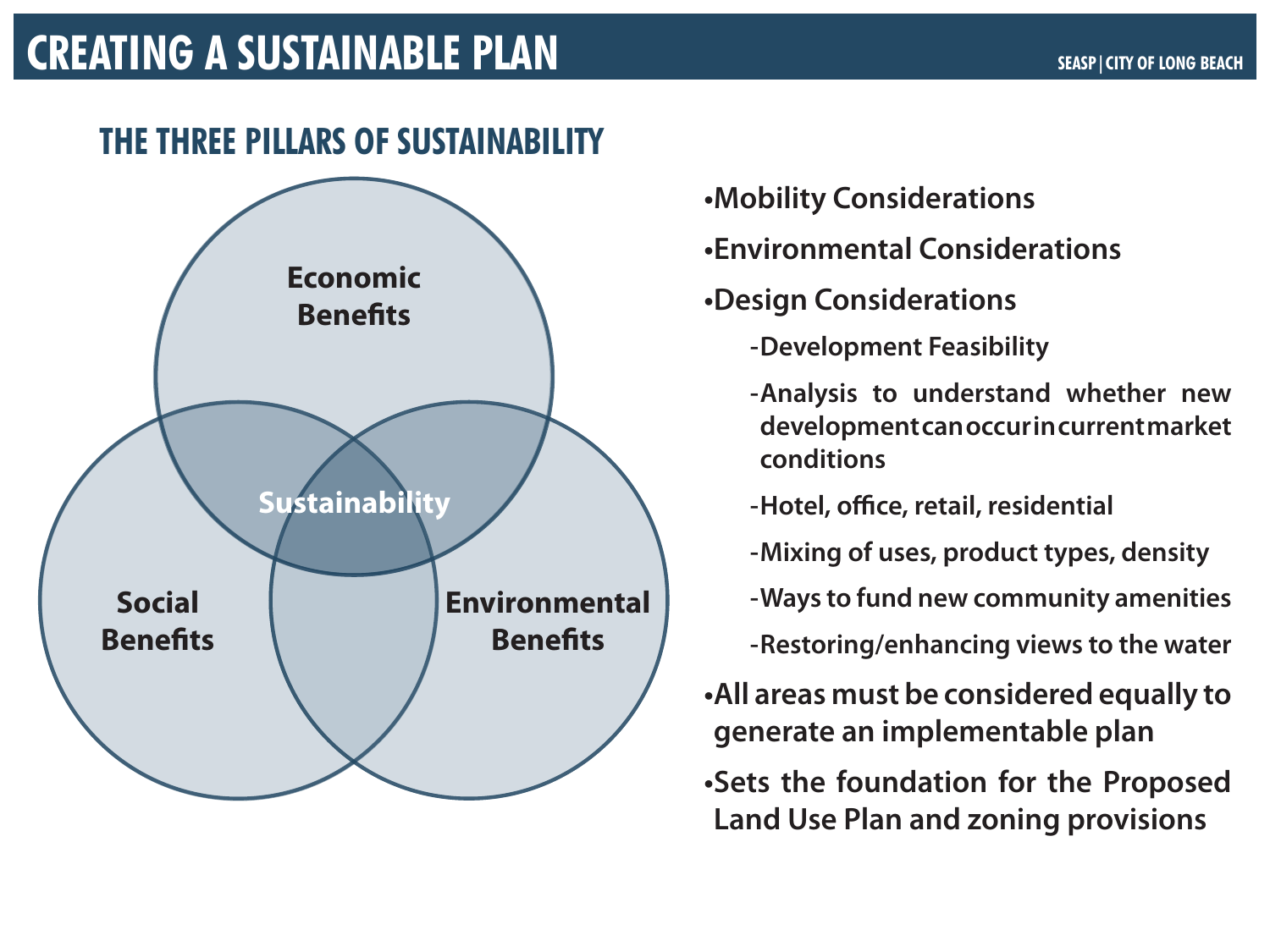

# ☐ **How new bike and pedestrian facilities help improve air quality**

### ☐ **Conserving coastal habitat and resources**

## ☐ **How mixing of uses can reduce vehicular trips**

## ☐ **Native planting and gardens**

☐ **Energy efficient buildings**

# ☐ **Solar powered rooftops**

### ☐ **Charging for clean air vehicles**

# **SUSTAINABILITY**

### **Ask me about...**